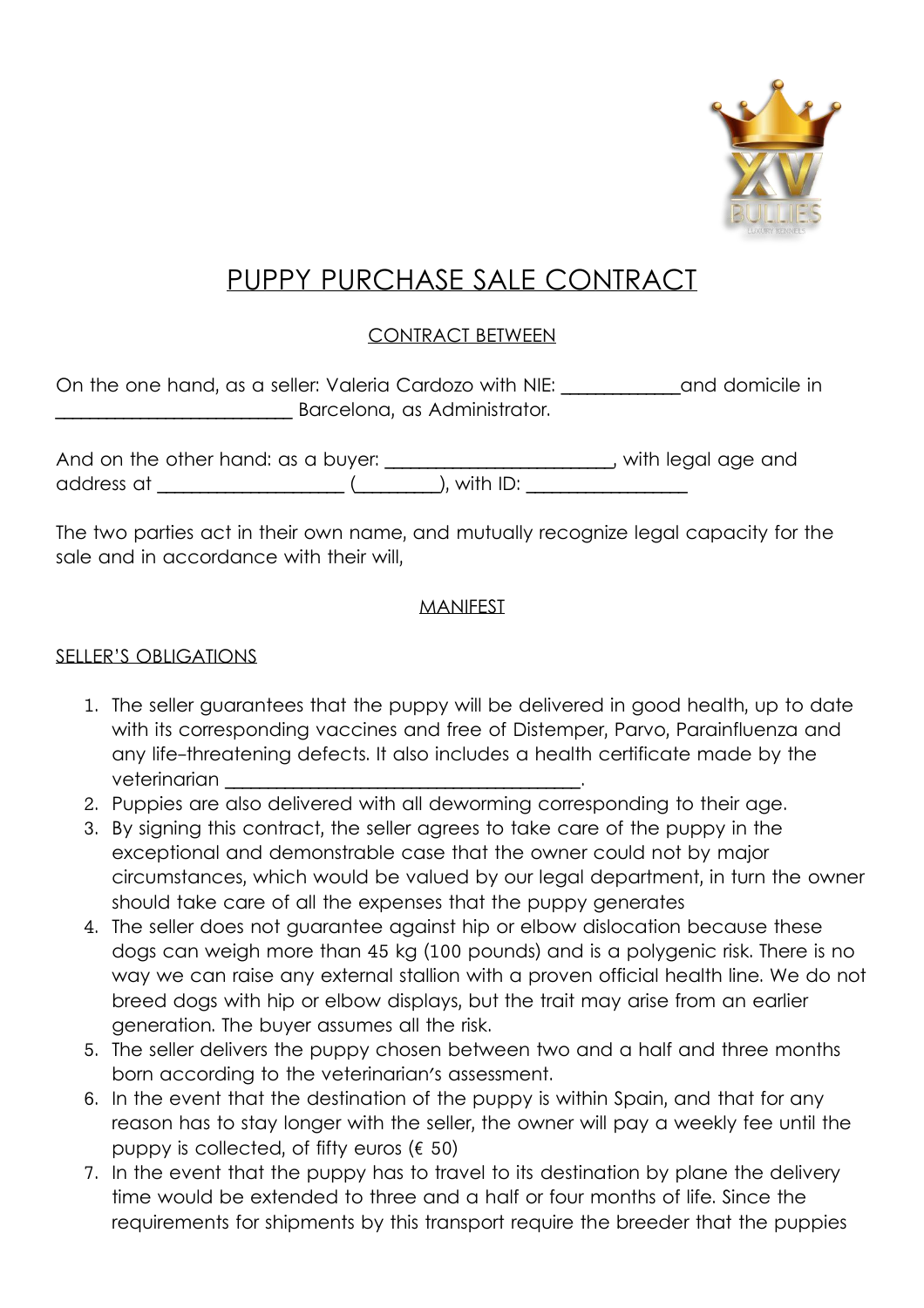are vaccinated against rabies. In addition to the corresponding health certificate of an authorized clinic. After the four months the owner will pay a weekly fee until the puppy is collected of fifty euros ( $\epsilon$  50)

- 8. All expenses related to the transport of the puppy such as: passport, official certificate and others are borne by the owner.
- 9. The seller also delivers by mail or by hand the corresponding health booklet where he can check the vaccines and the name of the veterinarian for added security. He will also deliver the corresponding invoice and the ABKC pre-registration. In the event of any inconvenience and not being able to deliver it at the time of collection of the puppy the documents will be sent by mail as soon as possible, assuming the seller the cost.
- 10. In the event that the owner lose the puppy's papers, such as primer, preregistration or others, he will assume the costs of said duplicates.
- 11. The seller in no case delivers puppies with cut ears.
- 12. The seller reserves the right to include the farm name XVBULLIES, in the puppy's registration documentation. All puppies purchased from XVBULLIES must retain their original documentation, documents and names cannot be altered illegally.
- 13. The seller requires a reservation of one thousand euros ( $\epsilon$  1000) to reserve any puppy under 4 weeks.

### BUYER'S OBLIGATIONS

- 1. The buyer agrees to carry out a veterinary check-up within two weeks of receiving the puppy. If at that time it is determined that the puppy has any of the above mentioned diseases, XVBULLIES will replace the puppy or be responsible for the veterinary expenses incurred. XVBULLIES reserves the right to request a second opinion on any finding of said veterinarian.
- 2. The buyer agrees to vaccinate and assist the veterinarian of his choice at any time. In the case of not doing so XVBULLIES is not responsible in any case for any problem that said puppy may have.
- 3. The buyer agrees to provide a safe home for his puppy and not to use the puppy for any illegal activity, including raising dogs without permits and / or conditions outside what is required by law. If at any time it is discovered that the buyer is using the puppy for such illegal activities, XVBULLIES reserves the right to recover the puppy's possession, in addition to taking legal action for unfair competition and outside the law.
- 4. The buyer understands that XVBULLIES does not tolerate dog fights, and that if we discover this we will take legal action to recover the puppy's rights.
- 5. The buyer of a blue puppy (Blue) must understand and accept that they are more prone to skin and hair problems. XVBULLIES does not guarantee nor is responsible for any problems that may arise in the skin and coat as they are common in dogs with blue coloration.
- 6. The buyer accepts that any reservation and / or deposit **IS NOT REFUNDABLE IN**  ANY CASE. If the rearing is not carried out, or the desired selection of sex or color does not occur, the deposit and / or reserve will be transferred to the repeated rearing of the father and mother or to another litter of the client's choice of the same value.